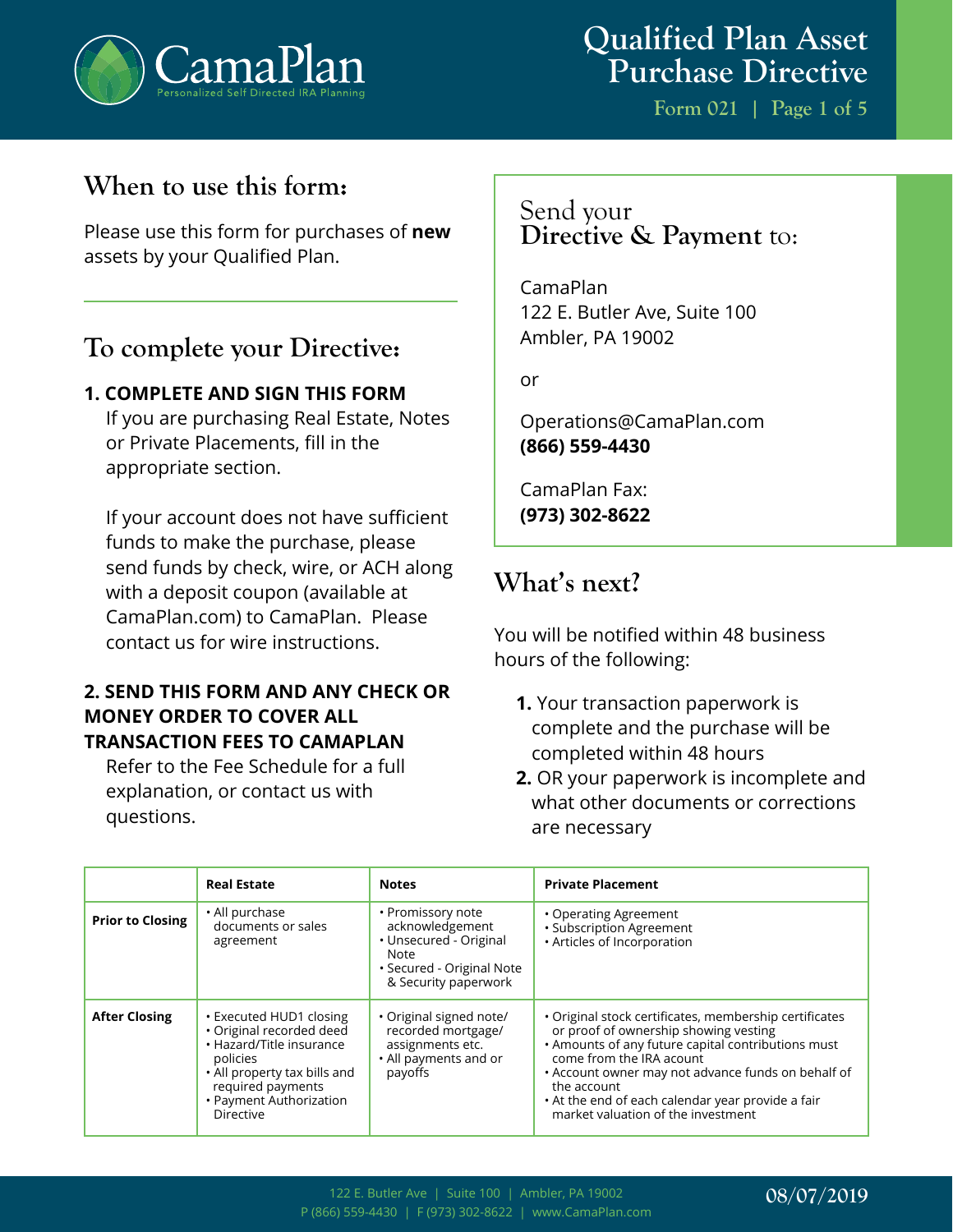

**Form 021 | Page 2 of 5**

| Is the property to be mortgaged?<br>Yes<br>No                                                                                                                                                                                    |
|----------------------------------------------------------------------------------------------------------------------------------------------------------------------------------------------------------------------------------|
| <b>Option B - Notes</b><br>This is a<br><b>Existing Note</b><br><b>New Note</b>                                                                                                                                                  |
| Is this a secured note?<br>Yes<br><b>No</b><br>Interest rate %<br><b>Maturity Date</b>                                                                                                                                           |
| <b>Option C - Private Placement</b><br>(or Structured Settlements)                                                                                                                                                               |
| Type of Private Placement<br><b>LLC</b><br>Trust<br><b>LP</b><br>Corporation<br><b>Structured Settlement</b><br>Other<br>No. of Shares<br>Price per share<br>\$<br>%<br>Ownership/Interest %<br>Cost of Ownership/Interest<br>\$ |
| 3. Funding the Investment<br>How would you like CamaPlan to fund this<br>investment from your account?<br>Method:<br>Check<br>Wire<br><b>ACH</b>                                                                                 |
|                                                                                                                                                                                                                                  |

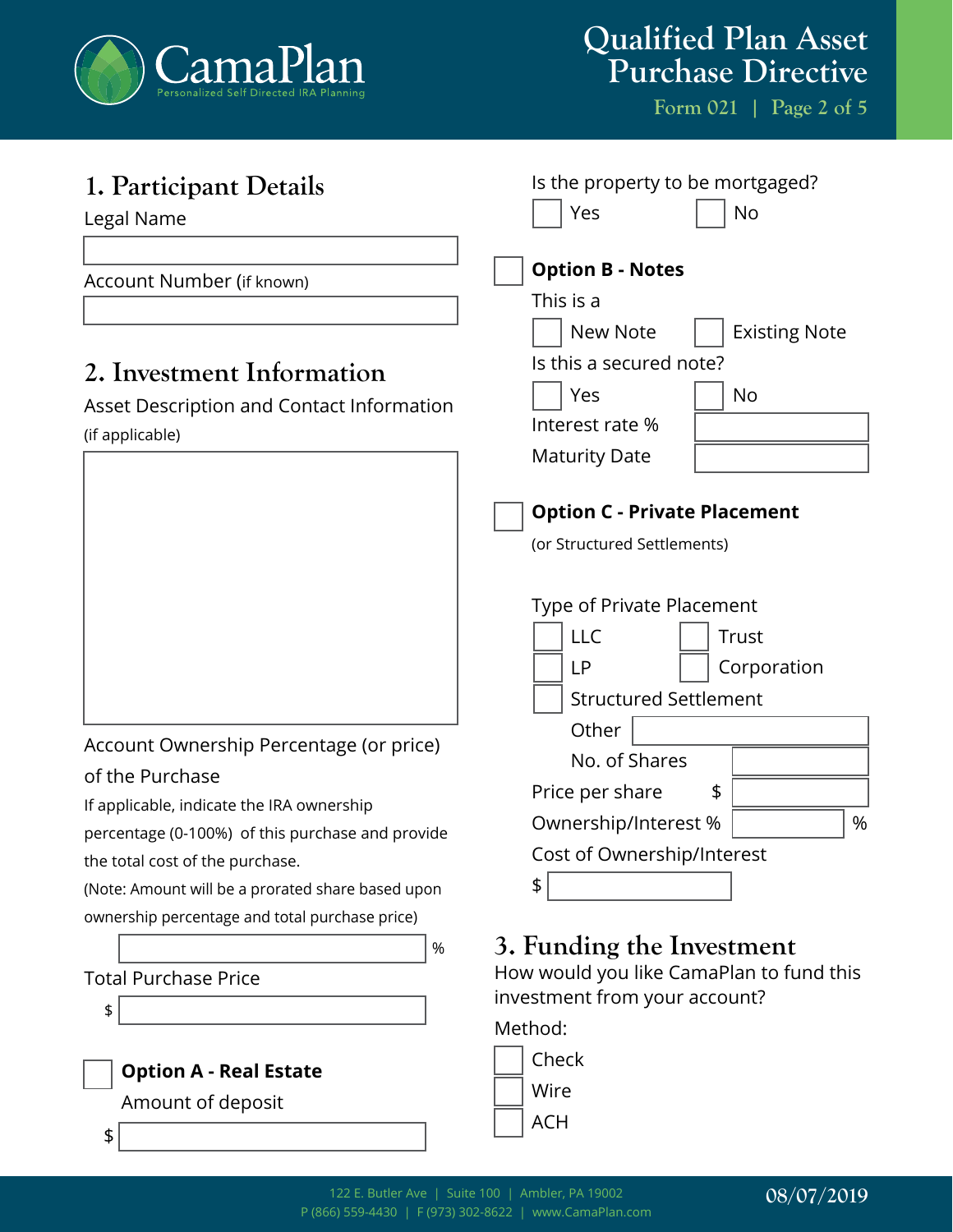

# **Qualified Plan Asset Purchase Directive**

**Form 021 | Page 3 of 5**

Funding the investment (continued)



## **4. Transaction Fees**

(Note: Please refer to the fee schedule on our website or contact customer service at 215-283-2868.)

#### Method:

Your Account

Check

Credit Card

(Credit card transactions will be assessed a 3.5% service charge.) \*Please contact CamaPlan to pay by Credit Card.

## **5. Authorization**

By signing below, I hereby acknowledge having been advised by Record Keeper to seek the advice of independent legal, tax and/or investment counsel prior to executing this Directive. I further acknowledge that Record Keeper did not offer legal, tax or investment advice with respect to the subject matter hereof and it is incumbent upon me to obtain such advice from qualified third parties prior to initiating the Asset Purchase Directive. I understand and agree that I have the sole responsibility for the investment of the assets held within the account established hereunder and compliance with the legal requirements pertinent thereto. I further acknowledge that the only responsibility the Record Keeper has under this directive, or otherwise, is to

follow my appropriate written instructions (upon forms supplied by Record Keeper). The Record Keeper is not a fiduciary with respect to me or the subject account and will not determine the suitability of such investment or its compliance with applicable law. I understand and acknowledge that it is my responsibility to determine whether any activity undertaken within the subject account may constitute a Prohibited Transaction pursuant to IRC §4975 and/or may give rise to any tax consequences (e.g.– Unrelated Business Taxable Income, etc.). I hereby release, indemnify and hold Record Keeper harmless from any and all liability of any nature whatsoever that may arise as a consequence of the Record Keeper carrying-out the directives I am providing hereunder.

**Arbitration & Venue**: The parties hereto hereby agree that all claims and disputes of every type and nature between or among any or all of them, including but not limited to, claims in contract, tort, common law or alleged statutory violations, shall be submitted to binding arbitration pursuant to all applicable rules of the American Arbitration Association. All proceedings will take place in Montgomery County, PA. Arbitration is final and binding on the parties. The parties hereto hereby waive their right to seek remedies in court, including the right to a jury trial. The parties signing below expressly waive any right they may have to institute or conduct litigation or arbitration in any other forum or location, or before any other body, whether individually, representatively or in any other capacity. In the event any party hereto commences an action to enforce or interpret any provision of this Agreement, the prevailing party therein shall recover from the non-prevailing party all costs and disbursements incurred therein, including reasonable attorneys' fees. I have read and agree to the Asset Purchase

disclaimer and indemnity agreement.

**Authorizing Purchaser's Signature**

**Date**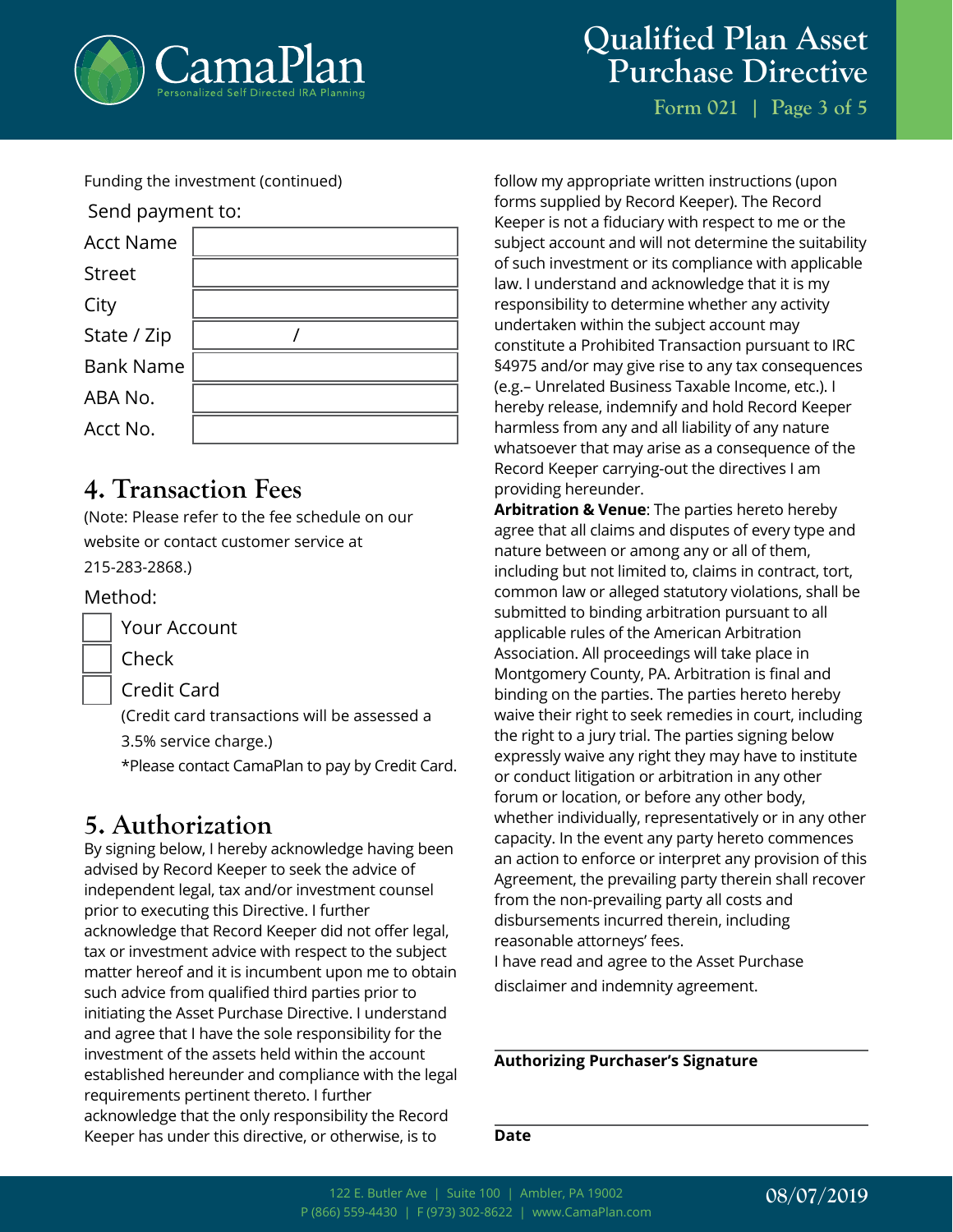

### **DETACH AND KEEP FOR YOUR RECORDS**

## **6. Asset Purchase Disclaimer & Indemnity Agreement**

This Disclaimer and Indemnity Agreement will confirm our mutual understanding and agreement regarding the proposed investment by your Account in the above named entity. Your account is referred to in this document as the "Account", regardless of whether it is a retirement account under Internal Revenue Code (the "IRC") 401, 408 or 408A, a Coverdell Education Savings Account under IRC 530, or a Health Savings Account under IRC 223, you must sign this agreement and return it to us prior to making an investment.

- **1.** I understand and confirm that I am directing CamaPlan LLC, to document this transaction as specified above. I understand that my account with CamaPlan LLC is self-directed, and I take complete responsibility for any investment I choose for my account, including the investment specified in this Asset Purchase Directive. I understand and agree that the Custodian, the Administrator and/or the Record-keeper of my account does not sell or endorse any investment products, and that they are not affiliated in any way with any investment provider. I understand that the role of the Record-keeper is limited, and their responsibilitiy does not include investment selection.
- **2.** I understand that neither the Custodian nor the Record-keeper has reviewed or will review the legitimacy, appropriateness or suitability of this investment, and I certify that I have done my own due diligence investigation prior to instructing the Administrator and/or Record-keeper to document this investment for my account. I understand that neither the Custodian, the Administrator and/or the Record-keeper determines whether this investment is acceptable under the Employee Retirement Income Securities Act (ERISA), the Internal Revenue Code (IRC), or any applicable federal, state, or local laws, including securities laws. I also understand the Custodian and/or the Record-keeper will not check with the Better Business Bureau or any other governmental or non-governmental agency to see if any complaints have been filed against the investment entity. I understand that it is my responsibility to review any investments to ensure compliance with these requirements.
- **3.** I understand that my account is subject to the provisions of Internal Revenue Code (IRC) §4975, which defines certain prohibited transactions and disqualified persons. I understand that if this investment is an entity and the Plan Asset Regulations issued by the U.S.

Department of Labor apply, the entity is disregarded for purposes of the prohibited transaction rules of IRC §4975. I understand that I am responsible for confirming that no "disqualified person" with respect to my account will benefit from this investment in any way which is prohibited by IRC §4975. I acknowledge that neither the Custodian nor Record-keeper has made or will make any determination as to whether this investment is prohibited. I certify that making this investment will not constitute a prohibited transaction and that it complies with all applicable federal, state, and local laws, regulations and requirements. I assume all responsibility and consequences if this investment becomes a prohibited transaction.

- **4.** I understand that my account is subject to the provisions of IRC §§511-514 relating to Unrelated Business Taxable Income (UBTI) of tax-exempt organizations. I understand and agree that the Custodian and the Record-keeper have not provided tax advice regarding the subject of Unrelated Business Income Tax (UBIT) as a result of this investment. I understand that I will be responsible for preparing or having prepared the required IRS Form 990-T tax return and any other documents, including expenses of preparation and filing. I understand and agree that any UBIT owed must come from funds belonging to the Account. In addition all expenses associated with the preparation and filing will be paid by the Account.
- **5.** All vestings to read: Plan Name FBO (your name) Contact information and correct mailing address for this investment should be listed as follows in your records:

CamaPlan 122 E. Butler Ave, Suite 100 Ambler, PA 19002

Phone: 215-283-2868 Fax: 973-302-8622 All notices concerning the investment in the entity should be sent to the Record Keeper at the above address, with a copy to the Account Owner. Any questions pertaining to the Account should be referred to the Participant and coordinated with the Record Keeper.

- **6.** I understand that all payments, income, dividends, distributions or payoffs for this investment must be sent to the Record Keeper for the benefit of the Account Holder. Under the Internal Revenue Code, it is not acceptable to send funds directly to the Account Owner's (or the Account Owner's nominee or designee) personal funds.
- **7.** I understand that funds for all expenses generated to support and maintain the asset in an account needs to come from the account. (example;